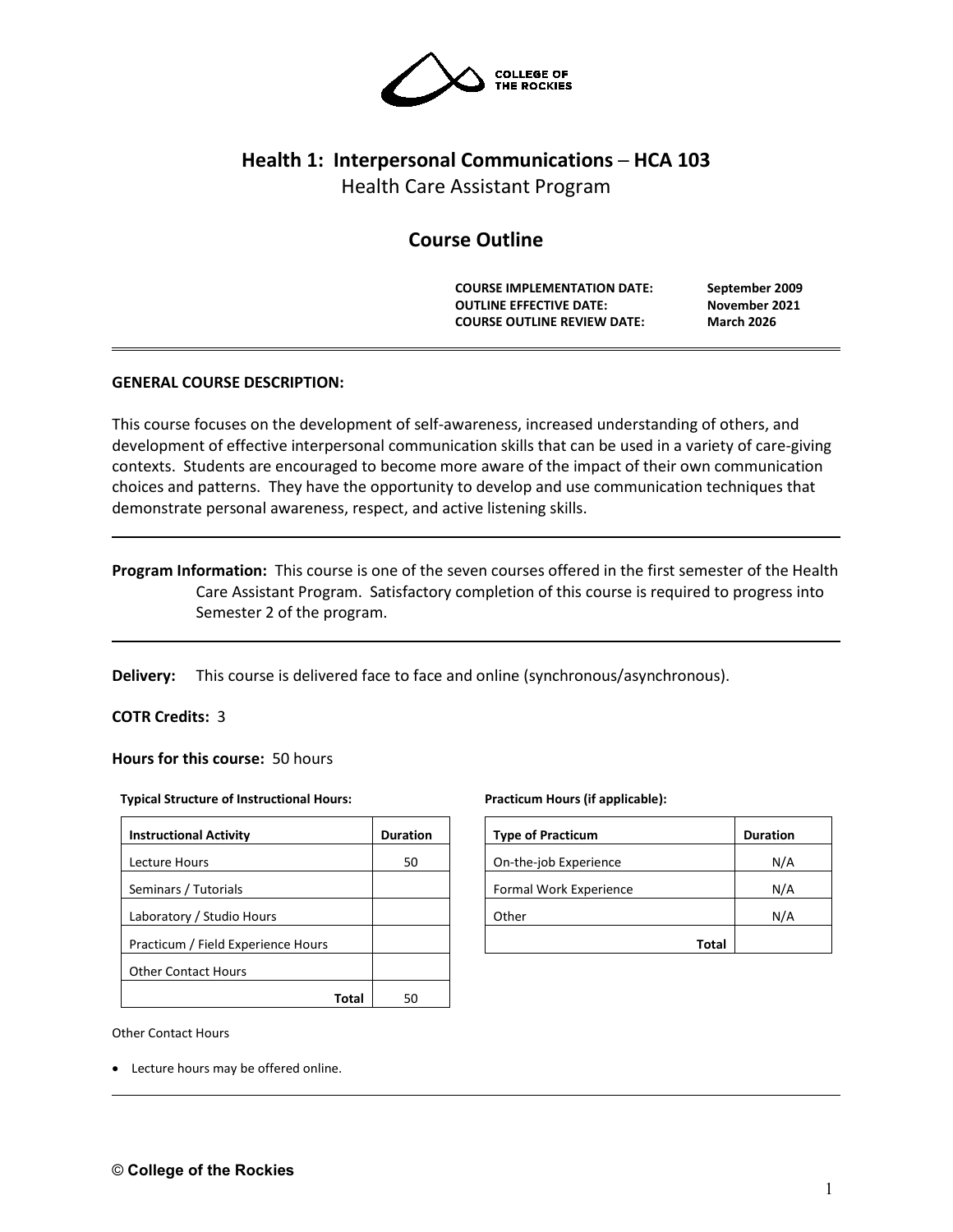Cheryl Mackie, RN, BN, MHScN

Signature

Heather Hepworth

Dean Signature

Dean of Health and Human Services

E-mail: [hepworth@cotr.bc.ca](mailto:hepworth@cotr.bc.ca)

# **APPROVAL SIGNATURES:**

Department Head Sandi Hill E-mail: [shill@cotr.bc.ca](mailto:shill@cotr.bc.ca)

Department Head Signature

EDCO

Valid from: November 2021 – March 2026

Education Council Approval Date

# **COURSE PREREQUISITES AND TRANSFER CREDIT:**

**Prerequisites:** None

**Corequisites:** HCA 101, 102, 104, 105, 106, 107

**Flexible Assessment (FA):**

Credit can be awarded for this course through FA  $\Box$  Yes  $\Box$  No

**Transfer Credit:** For transfer information within British Columbia, Alberta and other institutions, please visit [http://www.cotr.bc.ca/Transfer.](http://www.cotr.bc.ca/Transfer)

> Students should also contact an academic advisor at the institution where they want transfer credit.

**Prior Course Number:** N/A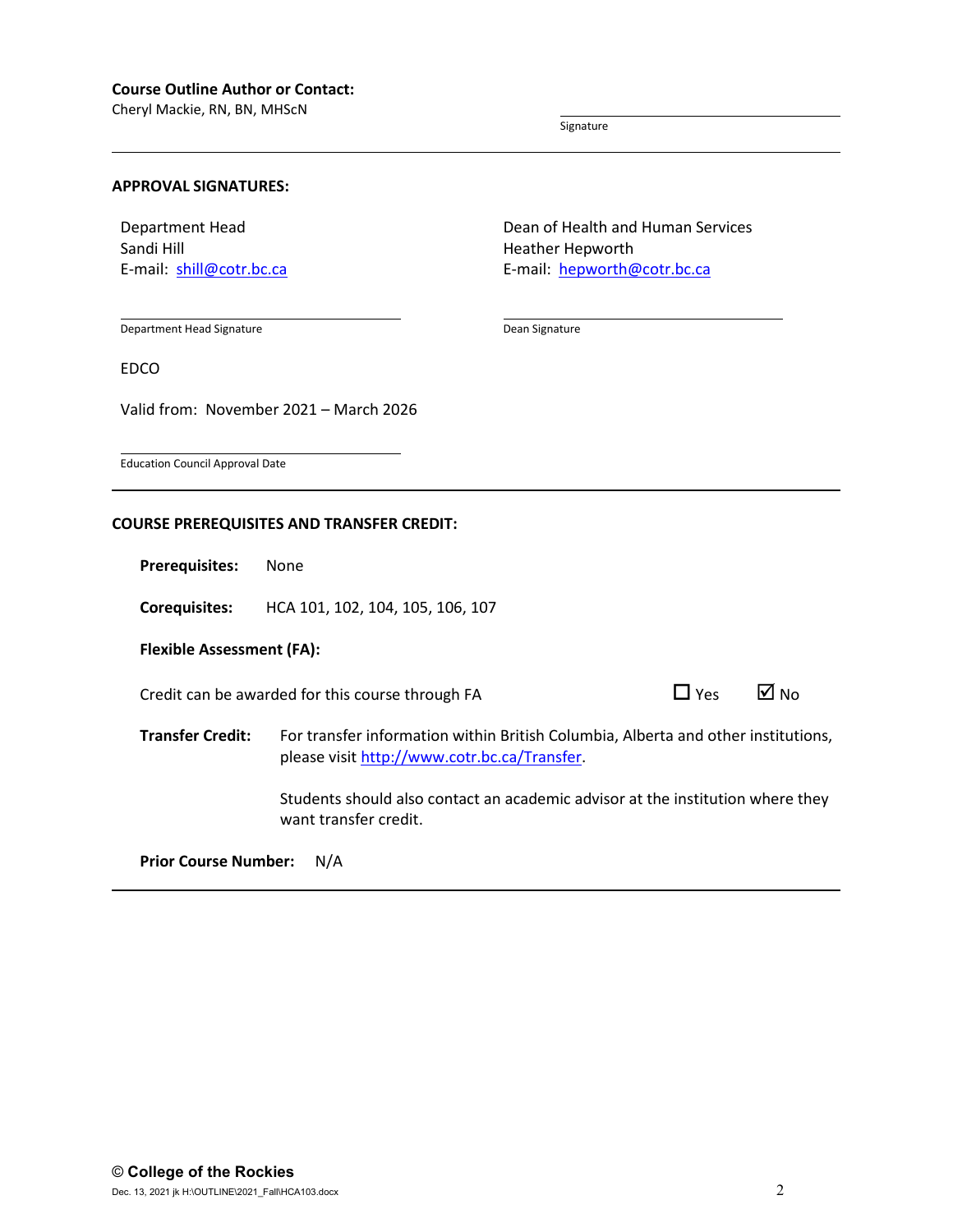# **Textbooks and Required Resources:**

Textbook selection varies by instructor and may change from year to year. At the Course Outline Effective Date the following textbooks were in use:

Sorrentino, S.A., Remmert, L., & Wilk, M.J. (2018). *Mosby's Canadian Textbook for the Support Worker.* 4<sup>th</sup> Edition. Toronto, Canada: Elsevier.

Health Care Assistant Student Guide – *Health 1: Interpersonal Communications – HCA 103*

*Please see the instructor's syllabus or check COTR's online text calculator <http://go.cotr.bc.ca/tuition/tCalc.asp> for a complete list of the currently required textbooks.*

# **LEARNING OUTCOMES:**

Upon the successful completion of this course, students will be able to

- identify the characteristics and qualities of effective interpersonal communication;
- describe common barriers to communication;
- discuss the interrelationship between self-awareness, self-esteem and perception as these relate to communication choices and patterns;
- utilize effective non-verbal communication, including non-verbal listening skills;
- describe the characteristics of effective touch;
- demonstrate effective, caring interpersonal communications with clients, colleagues, and others;
- apply self-reflection and self-appraisal processes in order to increase one's effectiveness with interpersonal communications; and
- discuss methods that can be used to diffuse anger.

# **COURSE TOPICS:**

- Introduction to Interpersonal Communication
- Knowledge of Self
- Non-verbal Communication
- Responding to Others
- Conflict Management and Resolution

*See instructor's syllabus for the detailed outline of weekly readings, activities and assignments.*